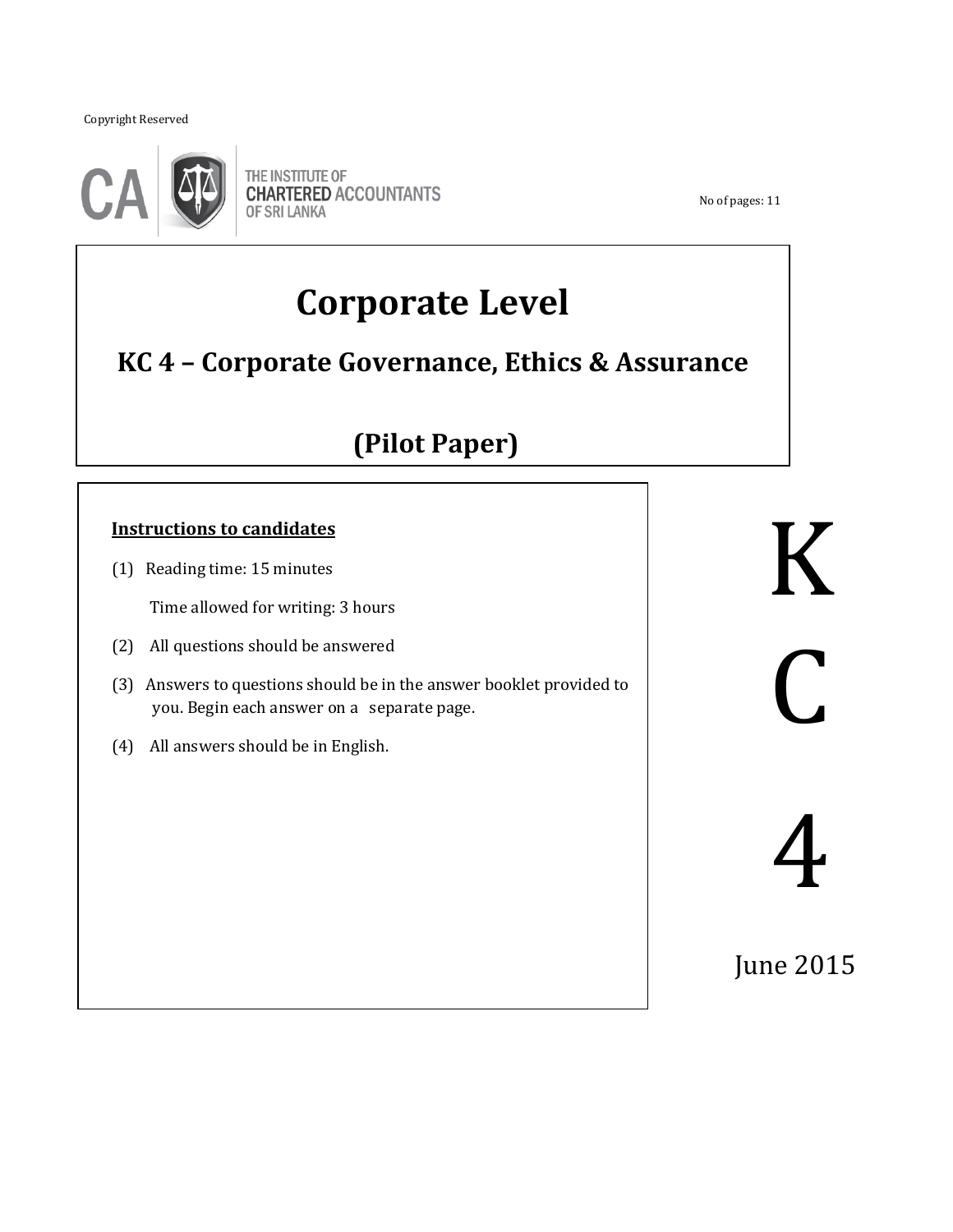#### **Question 01**

#### **(a)**

Super Drive & Co commenced as a firm of chartered accountants in 2010. One of the key challenges faced by the firm during the first three years of its operation was attracting new clients. Therefore, the business strategy of the practice placed a particular emphasis on quoting lower fees for audit engagements and selling non-assurance services to audit clients. The rationale for quoting lower fees for new clients is the anticipated opportunities to render other services to clients for a higher fee. The business strategy is to compensate key audit partners on success in selling non-assurance services, the firm has been able to expand its client base during the last two years. However, the firm is under pressure to keep the cost structure low and to complete the audits within a shorter period of time and to the required quality standards. The engagement partners' involvement in the audit is limited to the final review of the engagement prior to signing the audit report. Required:

> **Evaluate** the system of quality control of Super Drive in relation to leadership responsibilities and compliance with ethical requirements*.*

#### **(10 marks)**

#### **(b)**

The following information relates to the finalization of the audit of Suriya Limited, a recently accepted audit client. The Company is a major local player in stainless steel cookware and furniture manufacturing business. Suriya Limited has reported a net profit of Rs. 150 million for the year (2013: Rs 135 million) and its total assets as at 31st April 2014 amounted to approximately Rs. 1,250 million (2013: Rs. 1,150 million).

**Saman Kumara, senior in charge of the audit has suggested the following audit adjustments and proposed changes to the audit opinion in relation to the audit of financial statements.**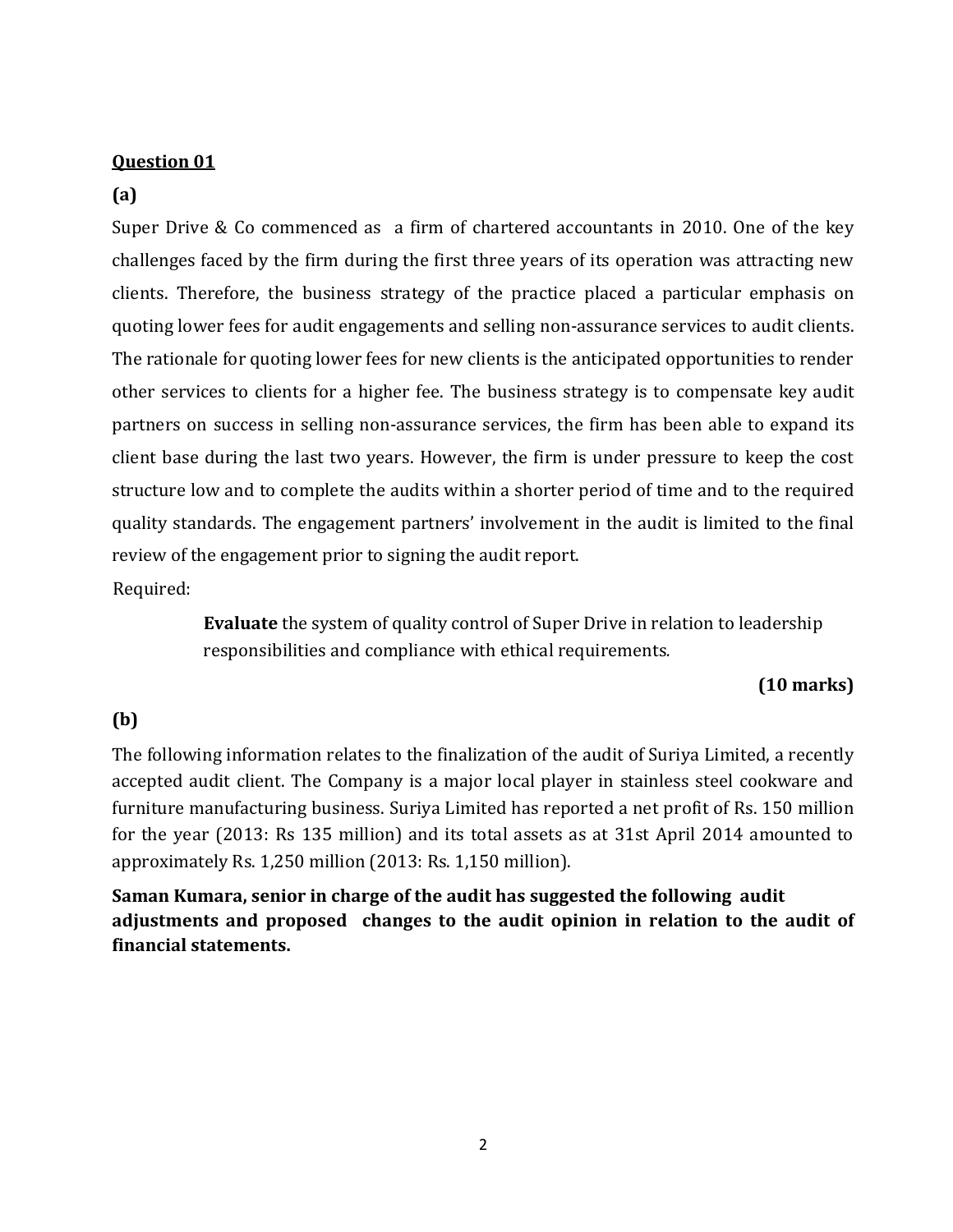**(i) Evaluate** the effect of the suggested audit adjustments on the financial statements.

*(You should briefly refer to the requirement of SLAuSs in relation to evaluating the effect of uncorrected misstatements)*

#### **(8 marks)**

**(ii) Recommend** modifications and other changes required on the proposed audit opinion, clearly identifying issues with the proposed opinion.

#### **(7 marks)**

 **(Total 25 marks)**

#### **Proposed audit adjustments**

These matters are yet to be discussed with the client.

(Figures in Rs. 000)

|                                   | <b>Income Statement</b> |        | <b>Balance Sheet</b> |        |
|-----------------------------------|-------------------------|--------|----------------------|--------|
| <b>Proposed adjustments to</b>    |                         |        |                      |        |
| Uncorrected misstatements         | <b>Debit</b>            | Credit | <b>Debit Credit</b>  |        |
| <b>ESOP</b>                       | 15,000                  |        |                      | 15,000 |
| Provision - Water treatment plant |                         | 5,000  | 5,000                |        |
|                                   |                         |        |                      |        |
| Total                             | 15,000                  | 5,000  | 5,000                | 15,000 |
|                                   |                         |        |                      |        |

- 1. In December 2013, the Company had offered an Employee Share Option Plan (ESOP) to the senior management for a quantum of 1% of issued shares. Given the declining trend of the share price, the finance director carried out an analysis and explained that the share option scheme should not be recognized in the financial statements. A letter of representation has been obtained from the Financial Director to rationalize the accounting treatment of the ESOP.
- 2. The provision represents the estimated cost of the new water treatment plant. This cost is expected to be incurred in light of the result of the environmental consultant's report which states that the two factories are releasing contaminated water to the environment.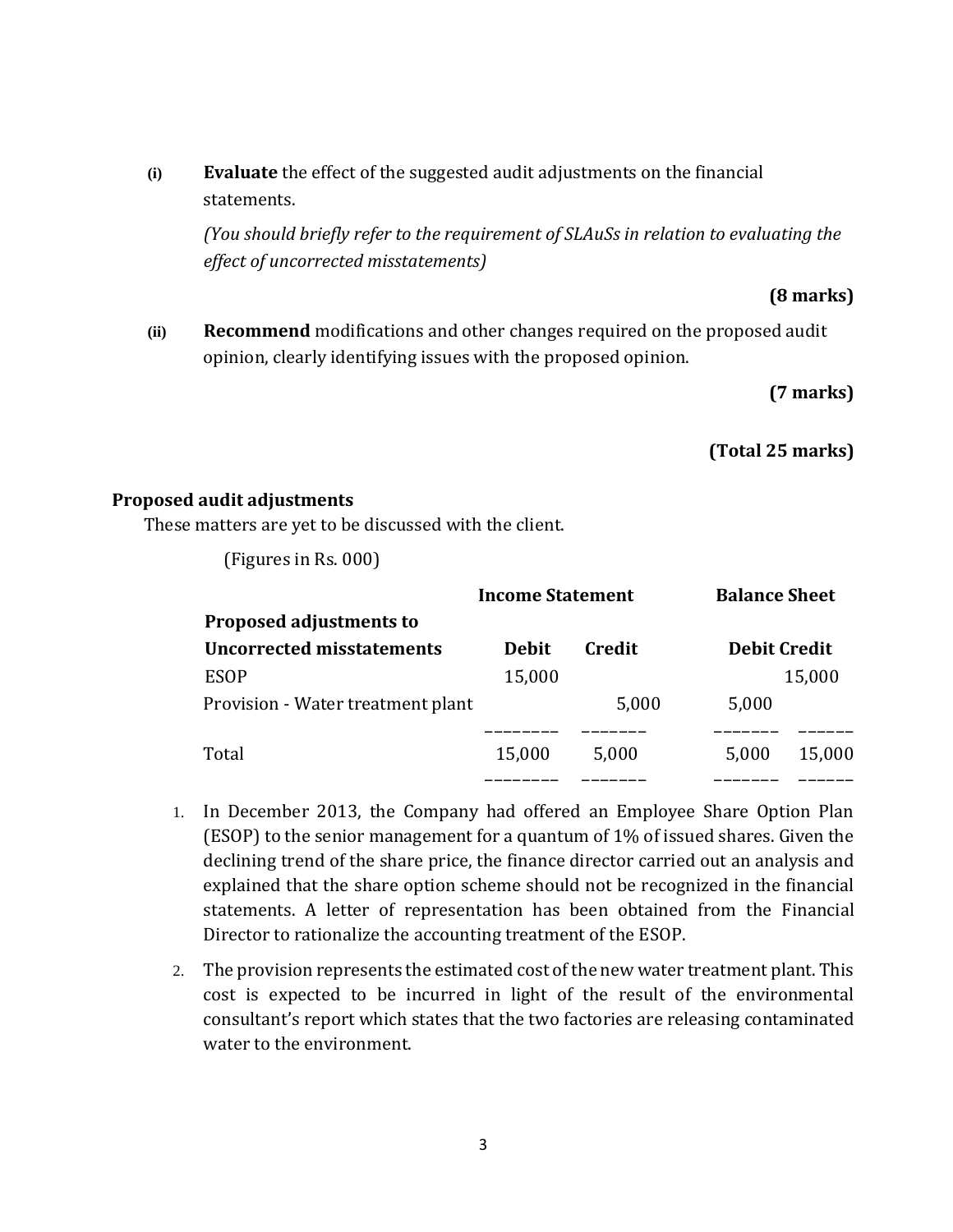#### **Proposed audit opinion**

# In our opinion, b**ecause of the significance of the matter discussed in the basis for an**

**Adverse Opinion paragraph**, the financial statements of Suriya Limited are **not presented** 

#### **fairly.**

Without qualifying our opinion we draw attention to the litigation against the Company by the Environmental Authority over the alleged release of contaminated water. According to the management the outcome of this litigation remains uncertain as at 31st March 2014. In our view, the details of this litigation should be disclosed in financial statements.

# **Question 02**

# **(a)**

Ridma PLC is a leading manufacturer of fashion garments which are exported to the US and Europe. The Company follows a "made to order" business model where ordering, manufacturing and delivery are based on confirmed customer orders. The main operational objective of the Company is to ensure that shipments will be delivered on time while ensuring that optimum stocks will be purchased and utilized to produce the customer order quantity. Purchase orders are automatically raised from the system (an integrated ERP system) based on the material requirement of customer orders recorded in the sales module. It had been reported in the risk report to the board that the Company has not established effective controls to reduce purchase of excess raw material and misappropriation of inventory. The audit committee has requested the internal audit department to perform a risk based internal audit of the procurement process.

# Required:

**Advise** on the approach to be taken in planning the risk based internal audit of the procurement process, setting out engagement objectives, scope and planning considerations*.*

 **(10 marks)**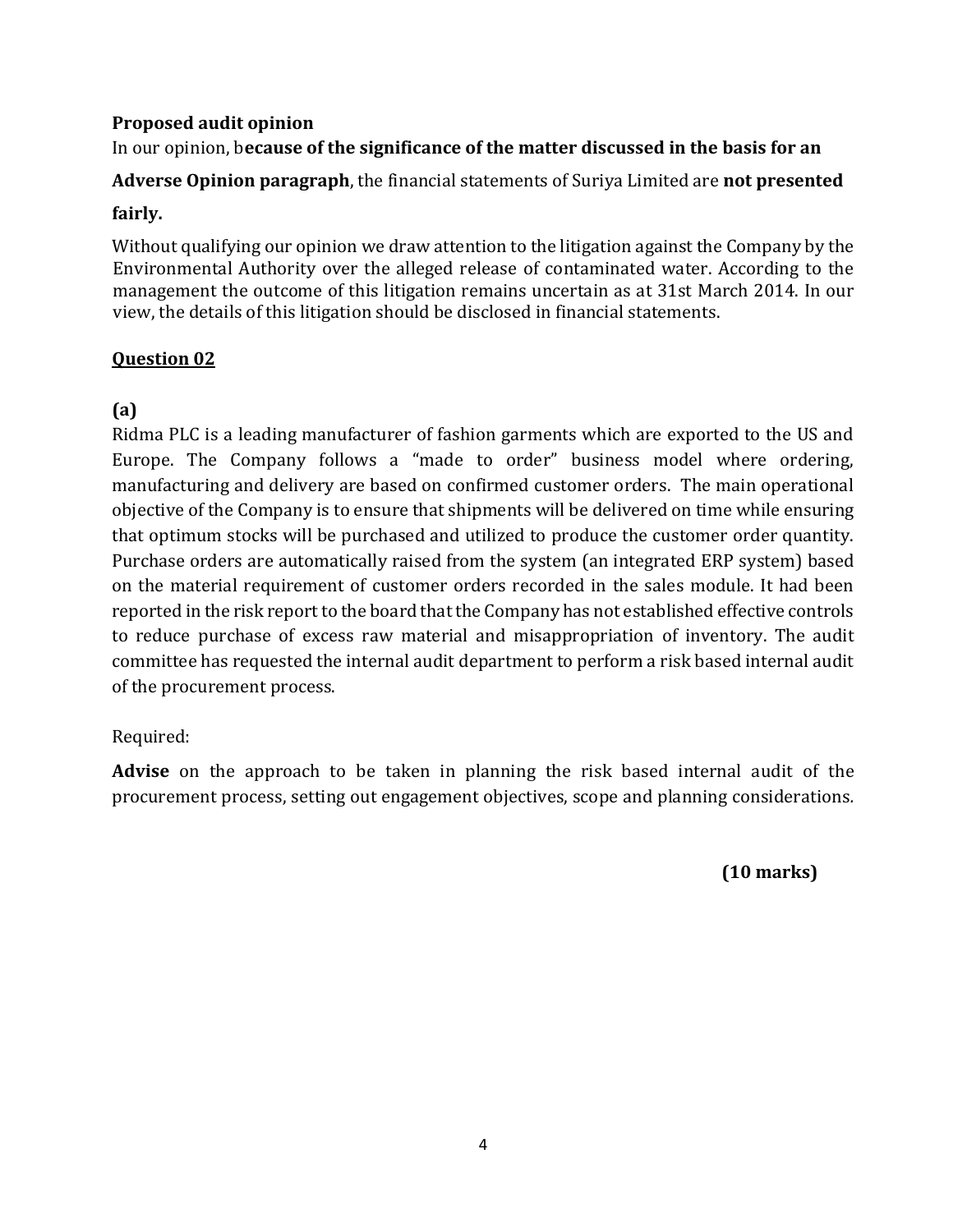# **(b)**

In order to expand the Company's operations into commercial construction, the Company intends to apply for a bank loan. A detailed business plan had been requested by the bank as a part of the loan application. The bank has requested external auditors' certification of the following financial information included in the business plan.

- Unaudited financial information for the last 6 months; and
- Forecasted profit and cash flow for the next 3 years.

**Advise** on suitable engagements with their level of assurance, which the external auditor may undertake to report on the financial information included in the business plan.

# **(7 marks)**

# **(c)**

At the last audit committee meeting there was a detailed discussion on the external audit for the year ended 31st March 2014. One member of the audit committee stated that the auditor's report needs to be more informative – in particular, auditors should provide more relevant information to users based on the audit that was performed. The chairman of the audit committee responded that the new and revised auditor reporting standards lay the foundation for the future of global auditor reporting and improved auditor communications. He said that one of the major changes in the new standards is the section on key audit matters.

**Advise** the audit committee on the meaning of key audit matters and framework suggested in the new audit reporting standards to identify key audit matters*.*

 **(8 marks)**

 **Total 25 marks**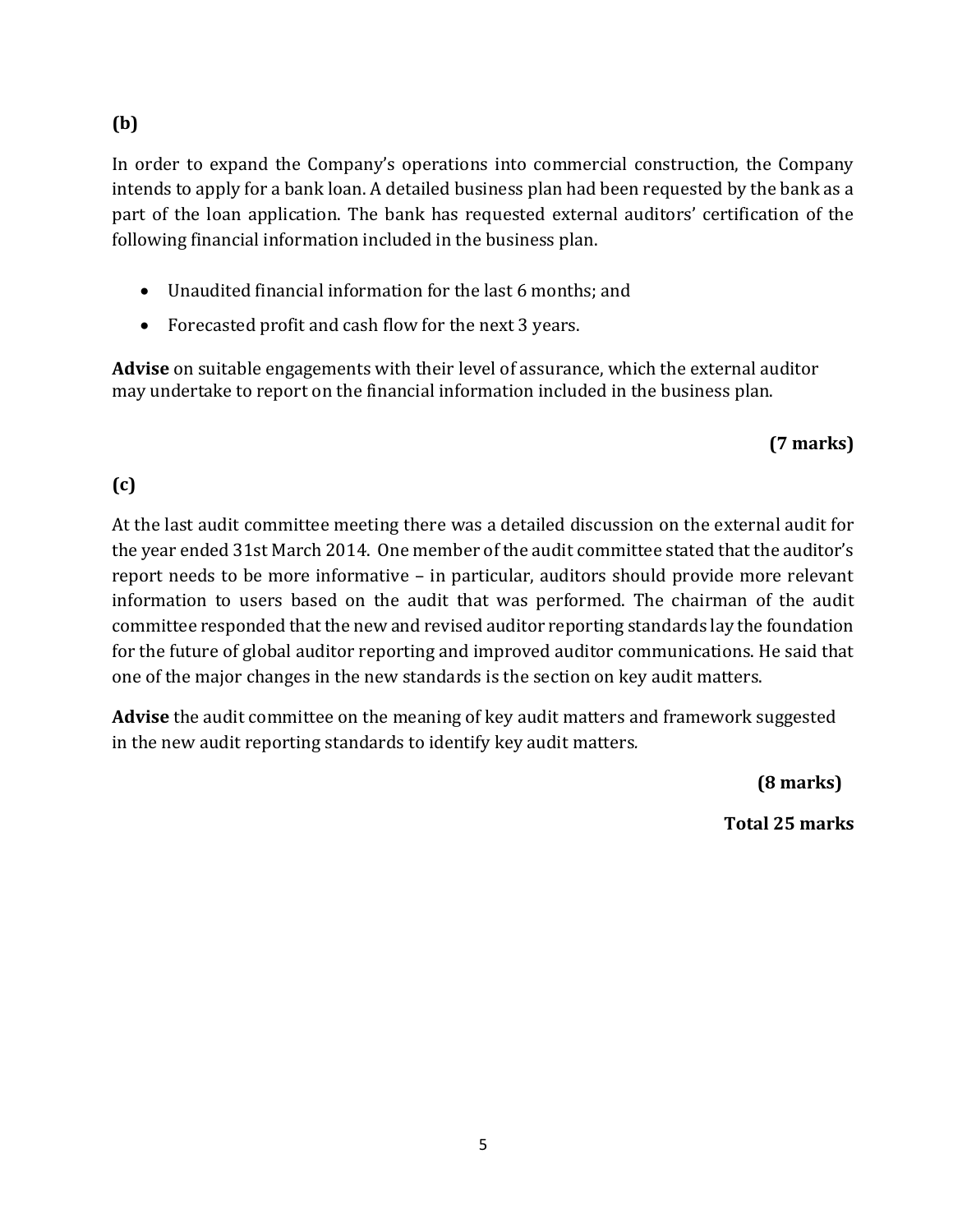# **Section 02**

# **Question 03**

# **Unseen case materials**

Following the board meeting held in January 2014, the board unanimously decided to respond to the risk highlighted and made some significant changes to its strategic directions. These changes include:

- 1. The need to increase production capacity to reduce the risk of losing customer orders during the peak period of sales.
- 2. Introducing new operating guidelines to regional sales managers to review the contracts with dealers in terms of warranty, product return policy and sales rebates. Each regional sales manager is incentivized based on the weekly sales target.
- 3. Producing customized tiles by investing in digital ceramic printing technology and a colour mixing machine that makes it possible to print any picture, design or pattern on floor or wall tiles based on customer preferences.
- 4. Entering into a joint venture with a Chinese company to produce bathware fittings. A separate legal entity, Bath Specialist Limited was formed for this purpose with joint control over the net assets of the company.
- 5. Investing in an energy saving project to discover new techniques of burning tiles as there is continuous pressure from increasing prices of electricity and fuel which account for approximately 40% of production costs.
- 6. Forming a treasury division with the objectives of mitigating interest rate and currency risk and maximizing returns from forward buying and selling of commodities.

# **Governance**

Mr. Marashinge, the founder of the Company, is the CEO and chairman (group) and holds 15% of the shares. The board consists of four executive directors and two non-executive directors. Mr. Gamlath and Mr. Kamal are non-executive directors. Mr. Gamlath is the younger brother of Mr. Marashinge. He is the CEO of Migaya Bathware (Pvt.) Limited and was awarded the 'Entrepreneur of the Year' award. Mr. Kamal Nanayakara, a veteran banker, is the other nonexecutive director. Kamal is the CEO of Public Trust Bank and serves on the board of the top five listed companies in the country. Remuneration of the board is determined by a committee comprising all board members. The audit committee of MCLP consists of Mr. Kamal and Mr. Dimuthu Bandara, partner of a local firm of chartered accountants. The audit committee meets twice a year to discuss internal audit reports and to review the Company's KPIs.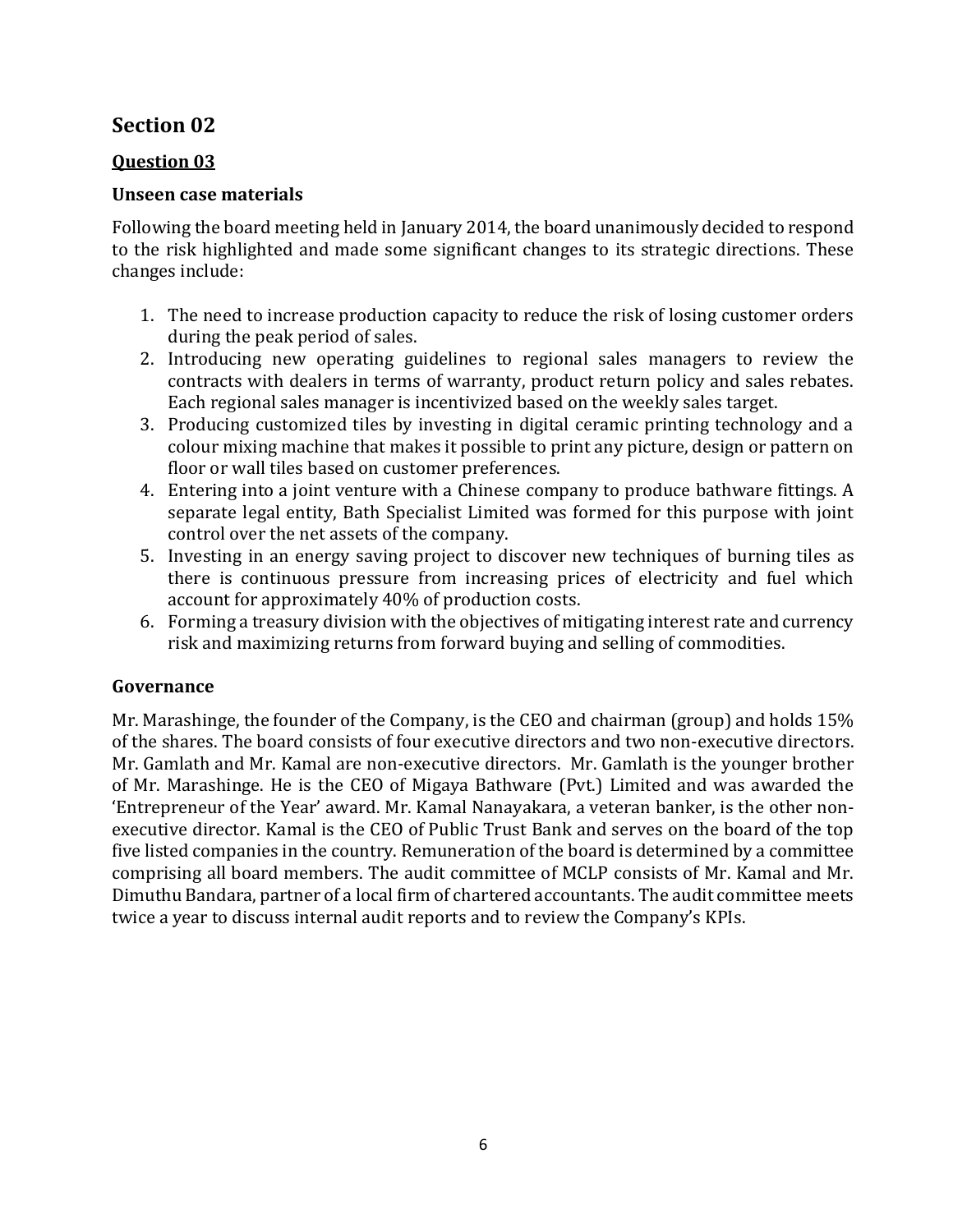#### **Preparation of financial statements**

Ranjith Fernando, FCA of the Institute of Chartered Accountants of Sri Lanka was responsible as finance manager for the preparation of statutory financial information including the consolidated financial statements and had led the finance team for five years. During December 2014 he left the Company over a disagreement with Mr. Marashinge. Mr. Marashinge recruited Amal Fernando, FCA and a Chartered Financial Analyst as the CFO. Amal's role also includes taking an oversight responsibility for risk management and internal audit and he reports directly to the board.

#### **Internal audit and Enterprise Risk Management**

The internal audit function is headed by Sumith Fernando, ACA. All internal audit reports are initially discussed with Mr. Marashinge and his recommendations are considered prior to tabling audit reports at audit committee meetings.

Enterprise-wide risk management is carried out by a committee headed by Amal Fernando. Other members of the committee are Sumith Fernando and head of group marketing, Wasantha Soysa. The committee identifies and assesses risk based on their understanding of the business and the risk grid is shared with business unit heads who are responsible for implementation of risk mitigation plans. The risk grid is presented to the Board on a quarterly basis.

#### **Annual strategy review – June 2015**

The following points relate to the last management meeting where there was a brainstorming session to review the Company's strategic initiatives and to prepare for challenges faced by the Company. The event was attended by all board members, regional sales managers, showroom managers, warehouse managers and other operational level staff.

- 1) Following the flexible terms of trade with dealers, there is a significant increase in sales returns and recovery issues.
- 2) Disputes between local management and joint venture partnership.
- 3) Several customer complaints were received from major construction companies due to poor quality standards of tiles produced by Modern Ceramic Limited.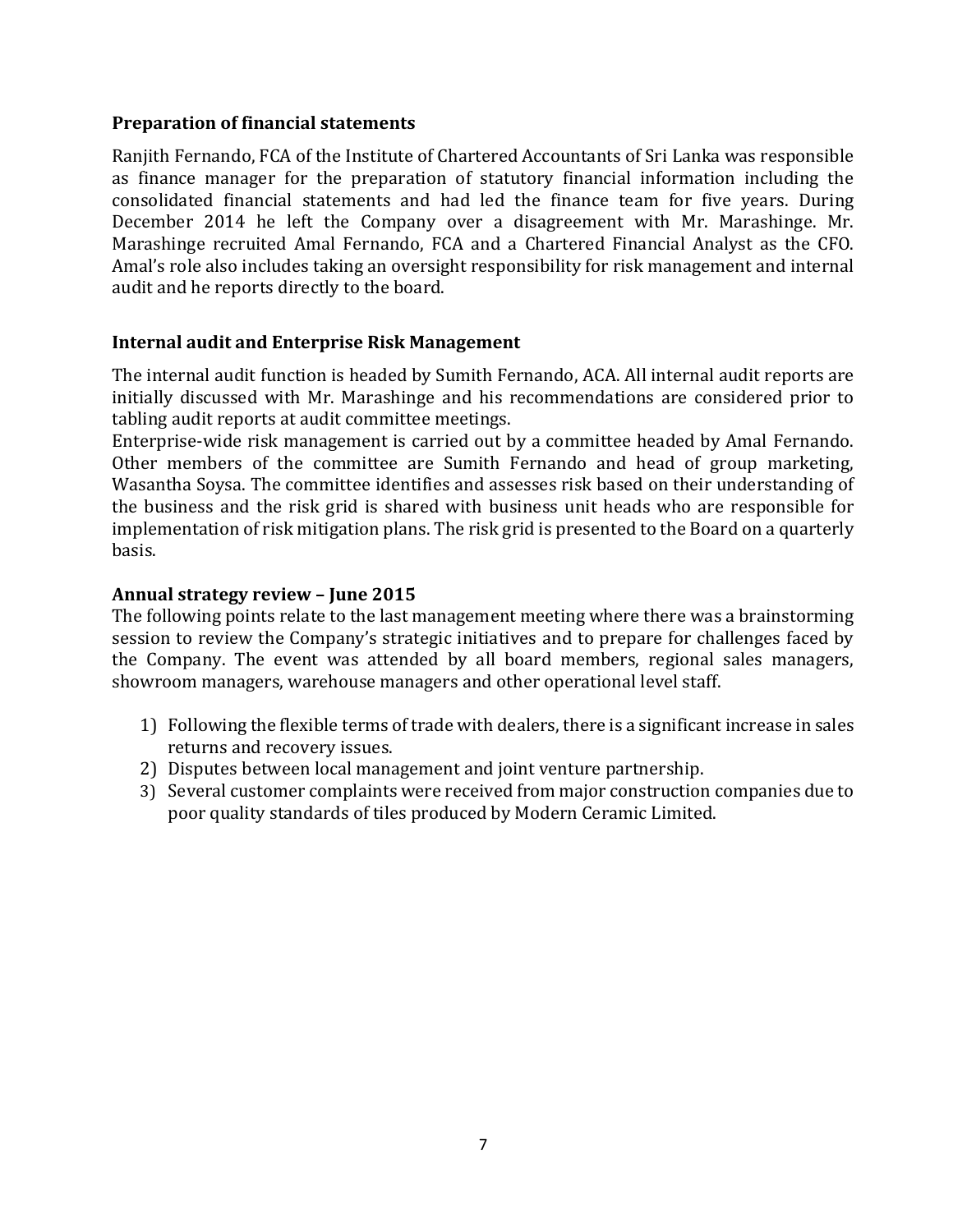#### **Audit of financial statements of MCLP**

**The following information relates to the audit of financial statements of MCLP PLC.** 

*(All of the matters listed below are considered as material to the consolidated financial statements of MCLP).*

#### **1. Long-term investments**

# **(a) Modern Ceramic Limited (MCL)**

This represents a strategic investment of 45% of the shareholding of Modern Ceramic Limited (MCL). During the previous year the Company had an investment of 20% and as part of the Company's aggressive growth Mr. Marasinghe decided to increase its investment in MCL and had entered into a management contract whereby the Company could play a key role in directing relevant business activities in order to strengthen the strategic position of MCL. These activities specified in the contract include changing raw material suppliers to those of the Company, sub-contracting the Company's order to MCL at a margin determined by the Company, and making financing decisions. The investment in MCL has been recorded as an Available for Sale financial instrument in the consolidated financial statements of MCLP.

#### **Other long term investment consist of investments in** non-quoted and non-trading shares.

# **Bath Specialist Limited (BSL)**

BSL has been considered as a joint venture for financial reporting purposes and its financial information has been incorporated in the consolidated financial statements of MCLP using the proportional consolidation method.

# **2. Intangible assets**

Intangible assets include cost incurred on two development projects. With the hiring of new designers and a Chief Innovation Officer (CIO), the Company has invested in digital ceramic printing technology and a colour mixing machine that makes it possible to print any picture, design or pattern on floor or wall tiles based on customer preferences. Although an initial trial failed to meet identical customer specifications and required quality standards, the CIO is working with the supplier to achieve a high degree of precision in capturing a given design. The project is expected to launch during 2015. It has also come to light that Ceramic Specialist Limited is already offering customized tiles and has a collaborative partnership with an established ceramic tile manufacturer in China.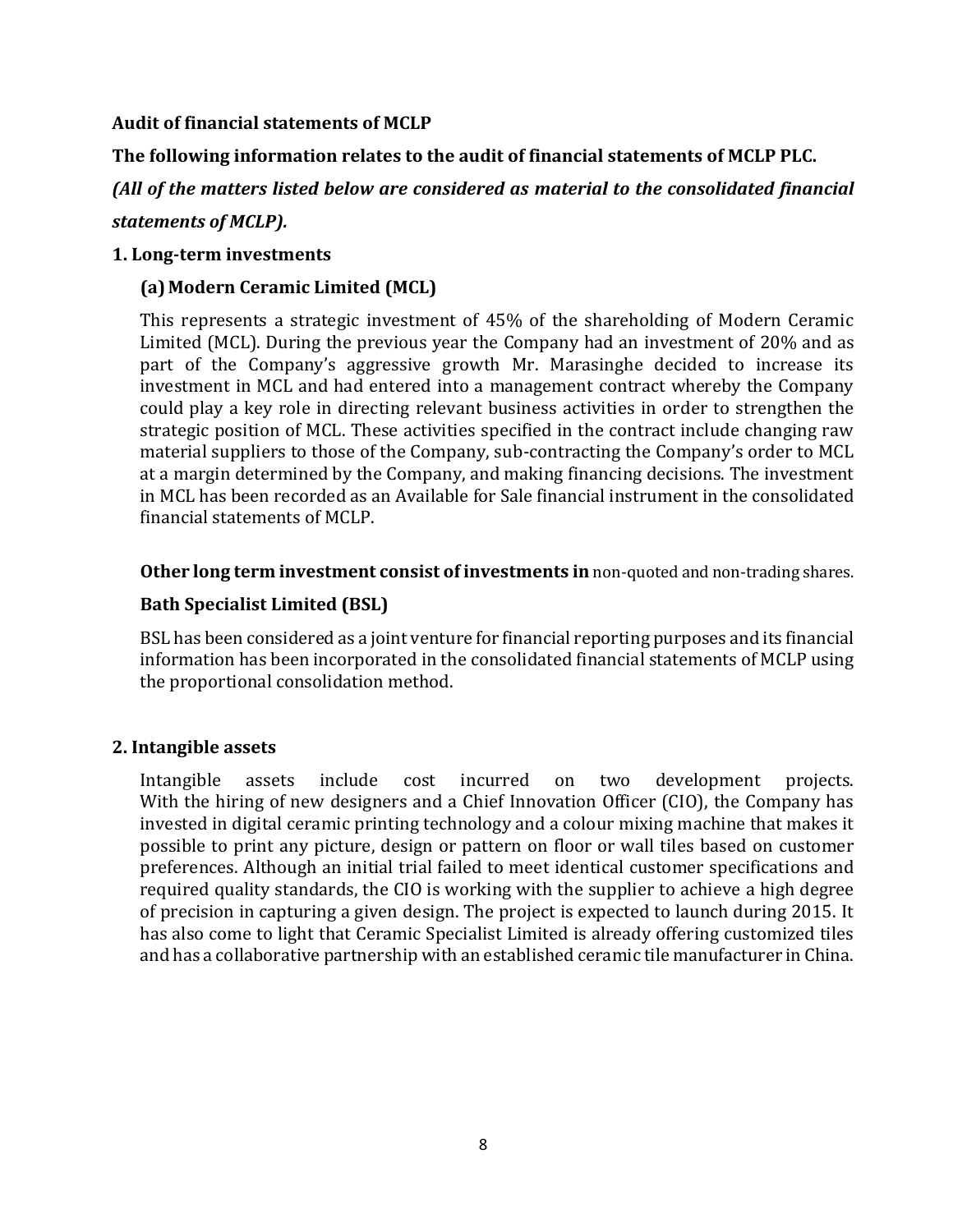#### **3. Derivatives**

The Company has mitigated the interest rate risk exposure on its variable rate borrowings by entering into an interest rate swap arrangement on 1st December 2014 under which it had agreed to pay a fixed rate of interest and to receive a variable rate which is linked to SLIBOR. Further, the Company has entered into foreign currency forward contracts and the fair values of all derivative contracts have been recognized in OCI. In addition, the companies have started commodity trading contracts for jet fuel and copper. These contracts are not included in the financial information as they do not fall within the definition of financial instruments.

|                                   |                | 2015         | 2014        |
|-----------------------------------|----------------|--------------|-------------|
|                                   | <b>Note</b>    | <b>Draft</b> | Actual      |
|                                   |                | Rs '000'     | Rs '000'    |
| Revenue                           |                | 4,106,015    | 3,641,563   |
| Cost of Sales                     |                | (3,026,511)  | (2,512,679) |
| <b>Gross Profit</b>               |                | 1,079,504    | 1,128,884   |
| Other income gains                | $\overline{2}$ | 3,782        | 4,232       |
| Investment income                 |                | 14,422       | 111,849     |
| Administration expenses           |                | (252, 207)   | (297, 914)  |
| Distribution expenses             |                | (462, 450)   | (158, 757)  |
| Finance cost                      |                | (252, 894)   | (165, 562)  |
| <b>Profit Before Tax</b>          |                | 130,157      | 622,732     |
| Income tax expense                |                | (39, 047)    | (186, 820)  |
| <b>Profit for the Period</b>      |                | 91,110       | 435,912     |
|                                   |                |              |             |
| <b>Other Comprehensive Income</b> |                |              |             |
| Profit for the period             |                | 91,110       | 435,912     |
| Loss on derivative contracts      |                | (78, 500)    |             |
| <b>AFS</b>                        |                | 51,747       | 65,149      |
| <b>Total Comprehensive Income</b> |                | 64,357       | 501,061     |

#### **Consolidated statement of comprehensive Income for the year ended 31st March 2015**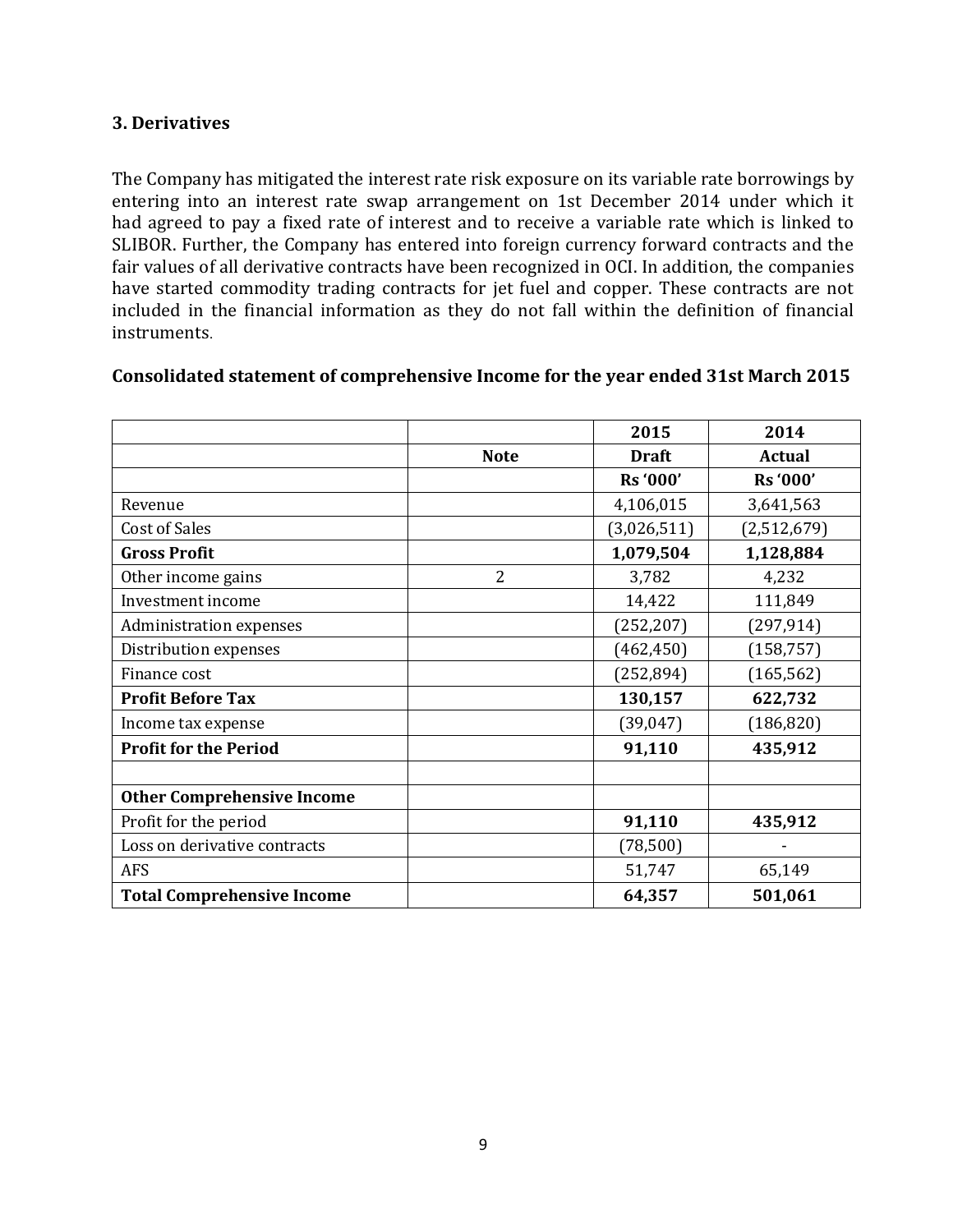#### **Subsequent events**

Following repeated complaints made by villagers of Godakawela about the effluents released by the factory and its adverse impact on the quality of well water (pH), the Central Environmental Authority carried out an investigation. According to the results of the investigation which were released before the finalization of the Company's annual report, water pollution has been continuing from the inception of the plant in the year 2000 and had caused health issues for the people in the surrounding villages. The investigation report further states that the poor effluent treatment facility and lack of testing of treated water are factors which contributed to these issues.

It was discussed at the last board meeting that there is a significant threat to the continuity of the plant and the corporate image of the Company. Therefore, this information is to be withheld from the public as Mr. Marasinghe has already started lobbying on the matter with a top-level politician of the area. Mr. Marasinghe offered to substantially increase Amal's bonus if he would not discuss this issue in the sustainability report or in any other disclosures. Further, Amal was asked not to make board minutes available for the auditors and to ensure that the auditors will not have access to the investigation report and the correspondence with the Central Environmental Authority.

Eventually, through speaking to an anonymous Company source, a financial journalist discovered the whole story and included it in an article in a business magazine on the subject of "reality of corporate sustainability". The article also revealed information about illegal mining of mineral resources alleged to have been conducted by the Company.

You are required to:

#### **(a)**

(i) **Propose four key measures** that could be taken to strengthen the corporate governance of MCLP (You should explain the main weaknesses in the current governance structure)

#### **(12 marks)**

(ii) **Criticise** the behaviour of Amal Fernando, clearly identifying the fundamental ethical principles he has failed to meet.

# **(5 marks)**